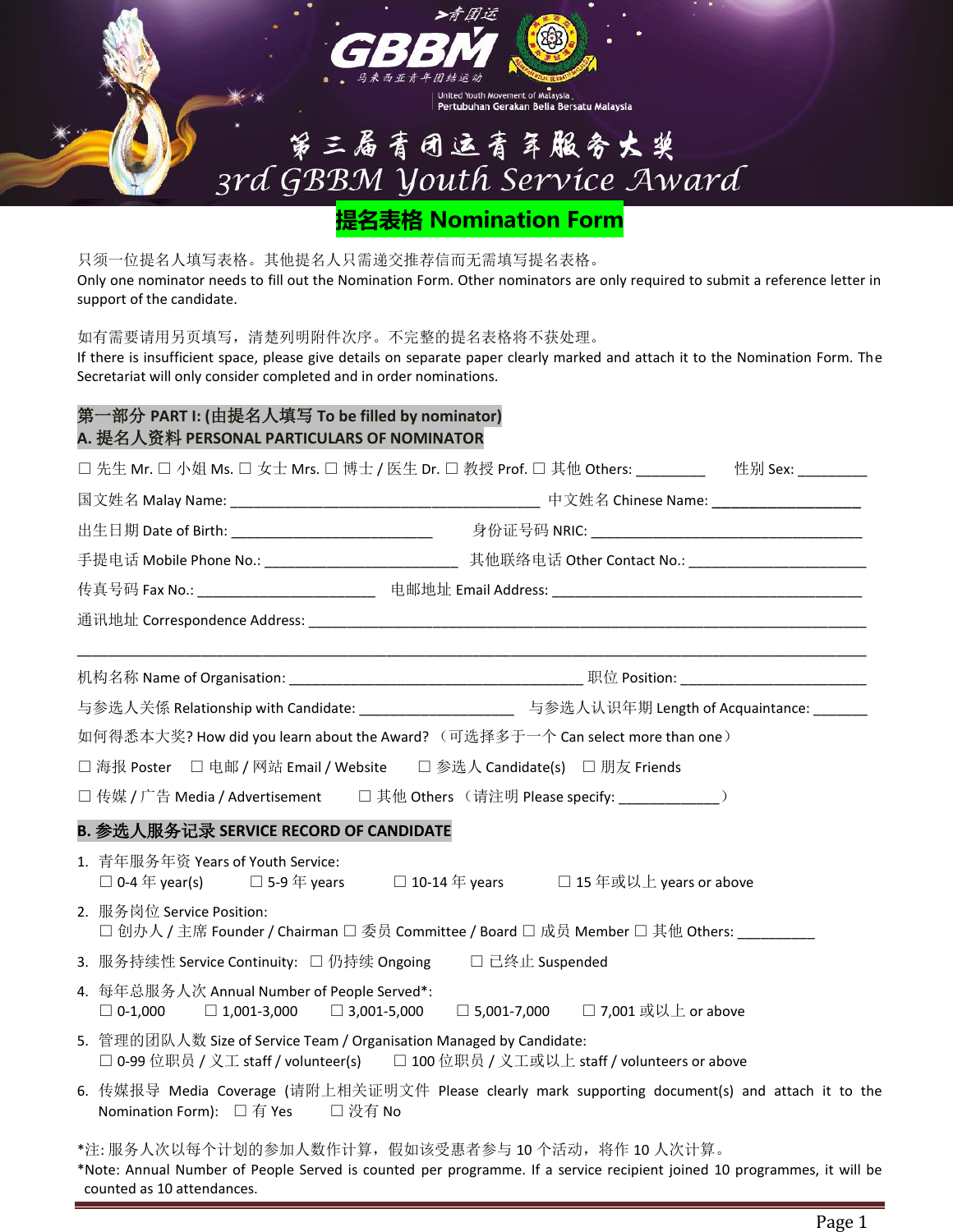

第三届青团运青年服务大奖<br>3rd GBBM Youth Service Award

United Youth Movement of Malaysia

Pertubuhan Gerakan Belia Bersatu Malaysia

## **提名表格 Nomination Form**

#### **C.** 提名原因 **REASONS FOR NOMINATION**

请以不多于 500 字阐述参选人的服务事迹。可附上照片、剪报及其他相关资料(如以影像短片,请以网络链接,如 YouTube 链接递交。)

Please elaborate the service accomplishments and record of the candidate in 500 words. Attachments with photos, news clipping and related information are welcome (Please clearly mark supporting document(s) and provide us with an internet link (such as YouTube) if you would like to submit a video.)

请详述提名原因,包括: Please clearly explain the reasons of nomination, and include:

参选人须具备充分的青年服务记录,反映是项大奖的核心价值和信念,当中包括对马来西亚青年的承担,以及愿 意为马来西亚青年作出贡献等。

Detailed record of candidate's youth service, exemplifying the core values of service, which include dedication and commitment to Malaysian youth.

- 参选人须以实证说明对社会的裨益,以及如何回应社会的需要。 Evidence of measurable impact in meeting a youth need;
- 参选人须拥有领导才能及良好品格,值得青年学习。 Support indicating candidate's potential leadership skills and competencies, including abilities to be a role model to others.

声明: 本人谨此声明提名表格及附件所提供的资料,在本人所知范畴内,真确无讹。本人同意主办机构及评审团作的决定为最后裁决。 Declaration: I declare that all the information given above in the Nomination Form and relevant attachments are true and correct. I also agree to abide by the final decision made by the Organiser and Selection Panel.

倘您同意上述安排,请于下方签署。 Please sign below to indicate your agreement to all the information as stated above.

提名人签署 Signature of the Nominator: \_\_\_\_\_\_\_\_\_\_\_\_\_\_\_\_\_\_\_\_\_\_\_\_\_\_\_\_\_\_\_ 日期 Date: \_\_\_\_\_\_\_\_\_\_\_\_\_\_\_\_\_\_\_\_

提名截止日期为 2019 年 6 月 14 日 (星期五), 以《青团运青年服务大奖》秘书处收到为准。如以邮递方式, 请将提 名表格递交至马来西亚青年团结运动(青团运)总部【Ibu Pejabat GBBM, 2<sup>nd</sup> Floor, No.8, Jalan Cempaka 14, Taman Cempaka, 68000 Ampang, Selangor.】,信封面请注明《青团运青年服务大奖秘书处》。

Please submit or mail all documents to Headquarter of Pertubuhan Gerakan Belia Bersatu Malaysia **[***Ibu Pejabat GBBM, 2nd Floor, No.8, Jalan Cempaka 14, Taman Cempaka, 68000 Ampang, Selangor*.**]** with post mark no later than **Friday, 14 June 2019**, with "Secretariat of GBBM Youth Service Awards" clearly indicated on the envelope.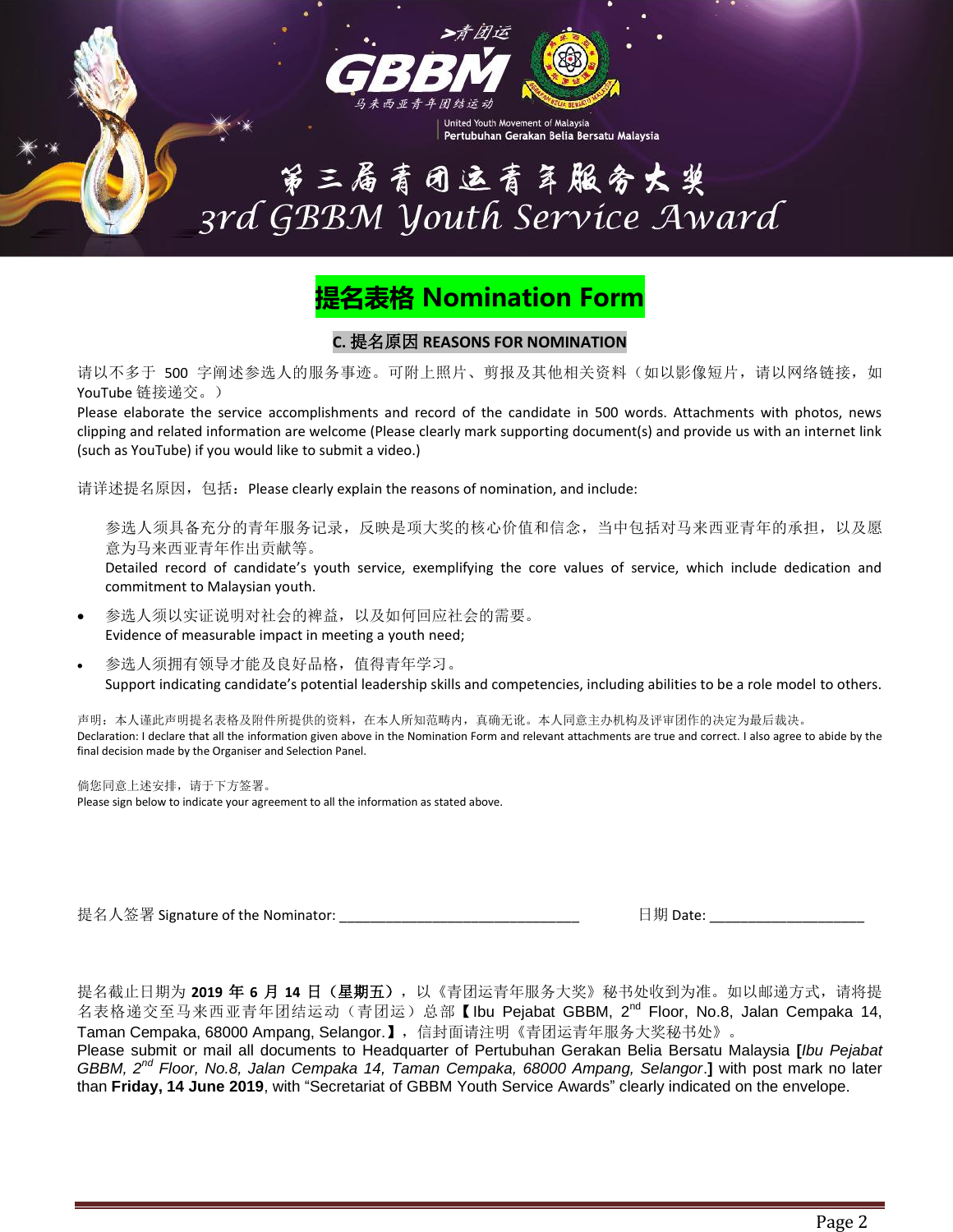

第三届青团运青年服务大奖 3rd GBBM Youth Service Award

Pertubuhan Gerakan Belia Bersatu Malaysia

## **提名表格 Nomination Form**

| D. 参选人资料 PERSONAL PARTICULARS OF CANDIDATE<br>□先生 Mr. □ 小姐 Ms. □ 女士 Mrs. □ 博士 / 医生 Dr. □ 教授 Prof. □ 其他 Others: ________  性别 Sex: _________ |  |  |  |
|--------------------------------------------------------------------------------------------------------------------------------------------|--|--|--|
|                                                                                                                                            |  |  |  |
|                                                                                                                                            |  |  |  |
| 手提电话 Mobile Phone No.: __________________________________ 其他联络电话 Other Contact No.: __________________________                             |  |  |  |
|                                                                                                                                            |  |  |  |
|                                                                                                                                            |  |  |  |
|                                                                                                                                            |  |  |  |
|                                                                                                                                            |  |  |  |

担任公职 / 专业学会 / 非盈利机构职务 Major Positions and Appointments in Public Services / Professional Associations / NGOs

请由近至远的时间排列,列出最多 5 项职务 Please list 5 positions at most in descending chronological order

| 机构名称 Name of Organisation | 职位 Position | 年份 Year |
|---------------------------|-------------|---------|
|                           |             |         |
|                           |             |         |
|                           |             |         |
|                           |             |         |
|                           |             |         |

如有需要请用另页填写。If there is insufficient space, please give details on separate paper clearly marked and attach it to the Nomination Form.

| 如何得悉本大奖? How did you learn about the Award? (可选择多于一个 Can select more than one) |                           |  |                                  |              |  |  |  |  |
|--------------------------------------------------------------------------------|---------------------------|--|----------------------------------|--------------|--|--|--|--|
| □ 海报 Poster                                                                    | □ 电邮 / 网站 Email / Website |  | □ 提名人 Nominator(s)               | □ 朋友 Friends |  |  |  |  |
| □ 传媒 / 广告 Media / Advertisement                                                |                           |  | □ 其他 Others (请注明 Please specify: |              |  |  |  |  |

过往你曾否被提名参选其他青年大奖?Have you ever been nominated for other Youth Award previously? □ 有 Yes □ 否 No

#### **E.** 报名原因 **PERSONAL STATEMENT**

请以不多于 500 字详述您的服务心志和行动如何为马来西亚社会及青年带来具体转变或裨益,以及什么原因促使您抱 有上述意愿为马来西亚青年服务的心志。

Please use no more than 500 words telling us how your service makes an impact on Malaysian youth and what has led you on your journey.